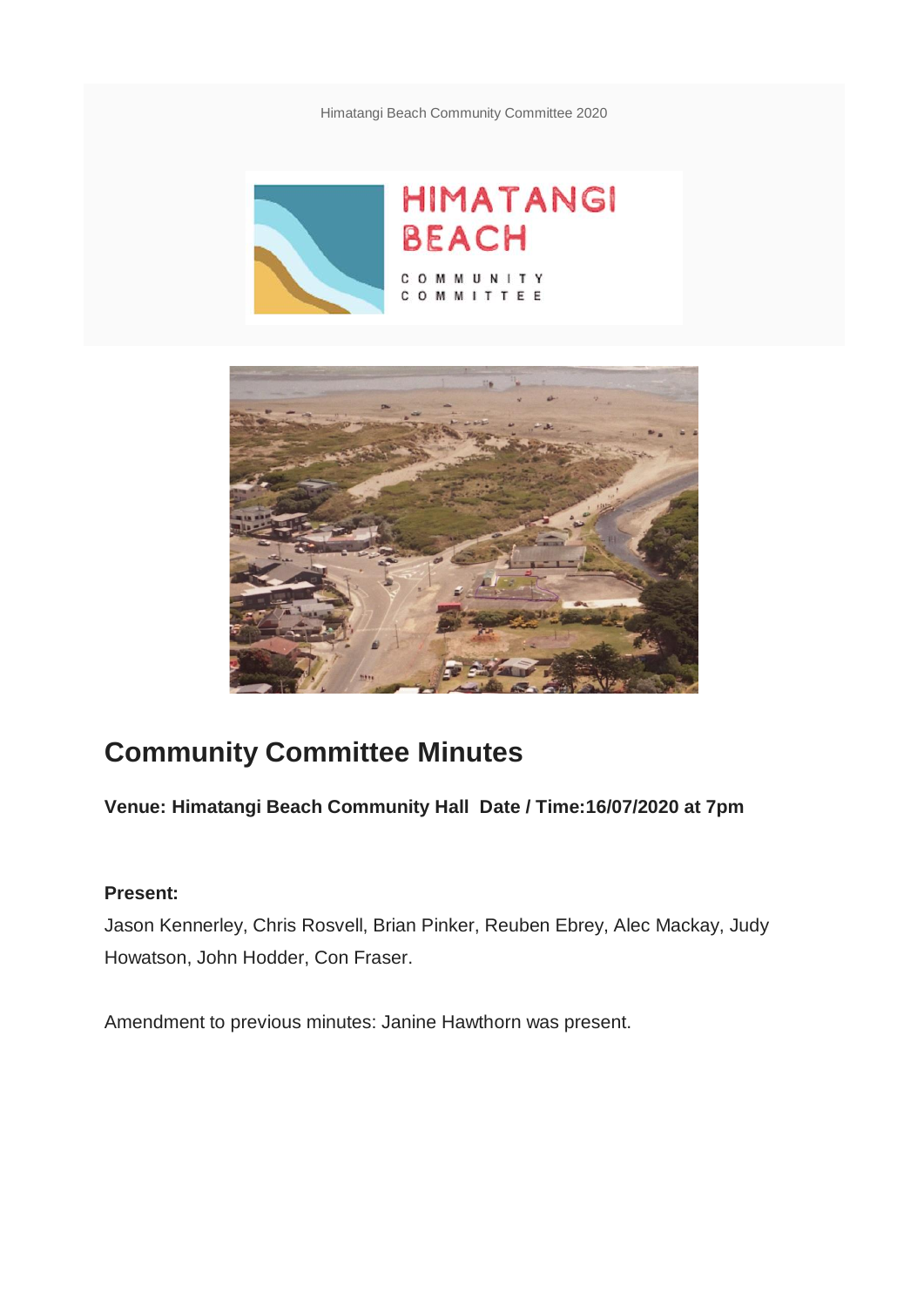## **Apologies:**

That the following apologies be accepted: Janine Hawthorn, Stuart Campbell, Sylvia Kavanagh

Moved : Jason Kennerley Seconded: Reuben Ebrey Carried: yes

## **Correspondence:**

#### **Inward:**

- Email from Mike Vincent about waste water.
- Email from Chris Rosvall about previous minutes.
- Email from Chris Rosvall about water funding.
- Email from Rebecca Bell about LTP.
- Email from Stacey Eagle with an action report.
- Email from Sylvia Kavanagh resigning from the committee.

#### **Outward:**

.

Moved: Jason Kennerley Seconded: Reuben Ebrey Carried: Yes

## **Confirmation of Previous Minutes:**

That the minutes from the previous meeting held on 16th April be accepted as a true and correct record.

Moved: Jason Kennerley Seconded: Reuben Ebrey Moved: yes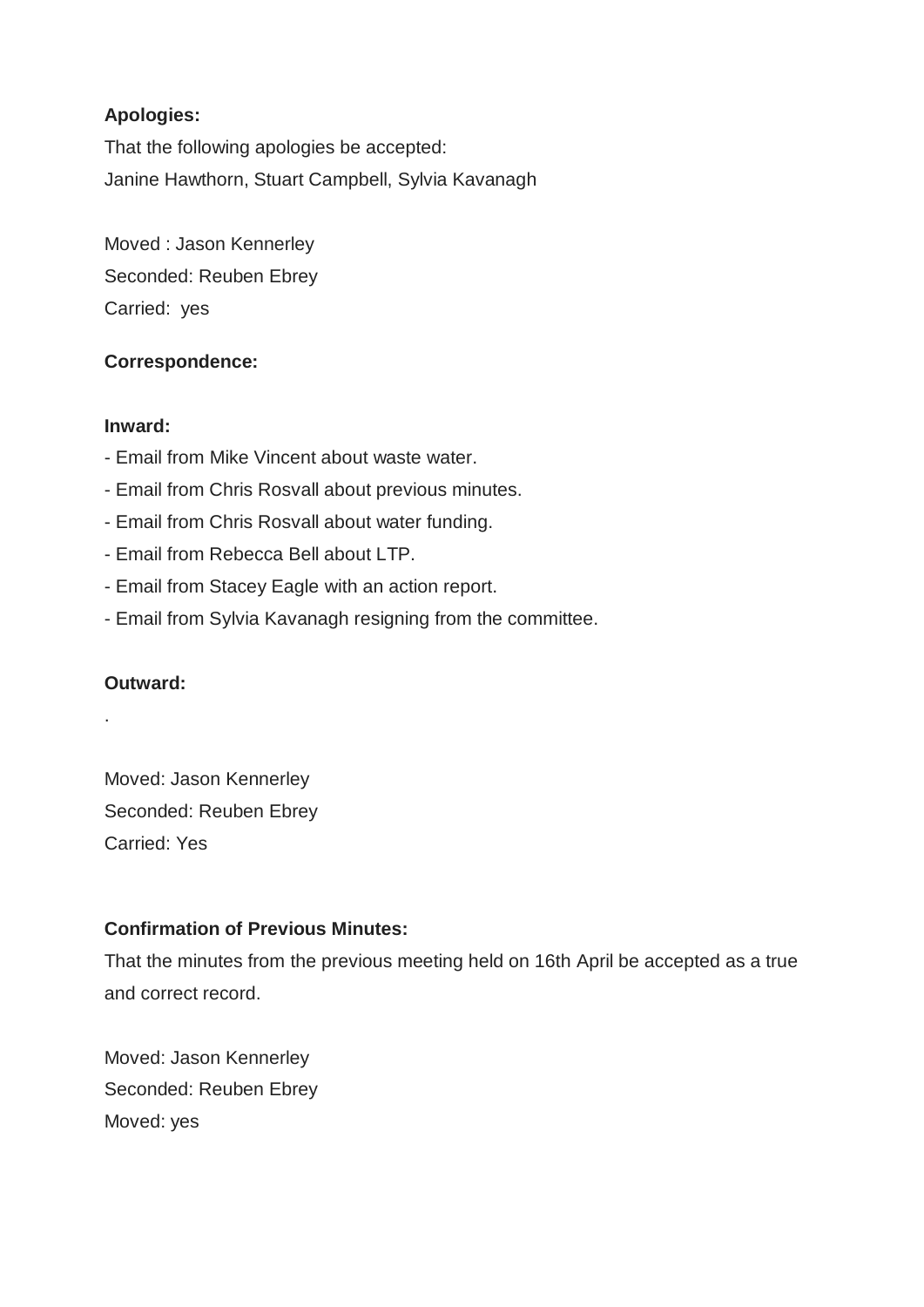## **Matters Arising:**

## **Results from the Committee Survey :**

The committee did an internal survey about what projects the committee should focus on.

The bollards project was listed as the first to commence, followed by the skate park make safe, security cameras for the village, bollards between the surf club and hall, privacy screens for the public showers, improvements along the creek, upgrade to the walkway to the beach, upgrade to the tennis court.

## **Post covid community party update :**

The following is being organised by the Community Trust. HIMATANGI COMMUNITY POST COVID THANK YOU AFTERNOON TEA 50'S AFTERNOON GARDEN PARTY

- Open Hall for all the community and visitors!
- The community are welcome to pop in anytime.
- Himatangi Events Centre Hall
- 4pm-6pm 3rd Oct 2020
- Theme 50's Garden party
- Dress tidy and if can dress up in 50's party dresses and dress pants.
- Plan Soft Guitar music playing while people arrive (local musician)
- Nibbles will be supplied throughout the 2 hours.
- Venue and decorating tables around the hall with tablecloths making it a nice space for people to also stand and chat. Fairy lights, lamps for lighting, flowers and petals – candles????
- Food club sandwiches, asparagus rolls, mini pies, chippies with NZ classic dip, cheese and onion with toothpicks, and other 50's garden party finger food.
- Younger local children will be handing out the platters (so also being involved in a community event).
- Drinks Tea and Coffee with pink lemonade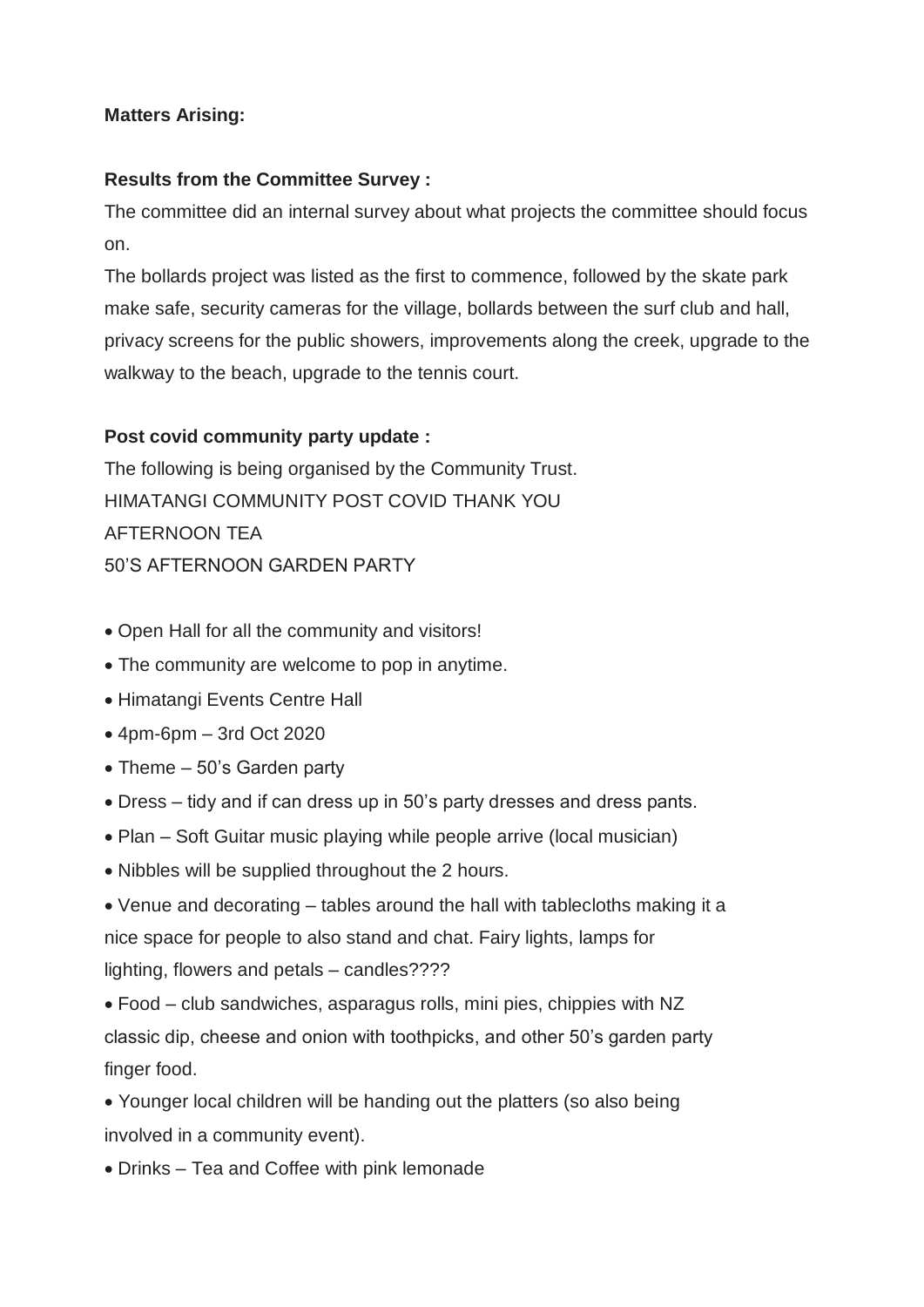#### **Meeting with James Adamson from MDC :**

The committee has a meeting with James to discuss what we might like to put into the LTP as well as other concerns that we might have. This meeting was very productive and the committee appreciates James coming out to meet with us.

#### **Recycling centre :**

The committee discussed the recycling centre and possible options. The recycling centre is much cleaner now with community volunteers cleaning the area but the bottle bins are still too close to the road as the area was never designed to hold so much recycling equipment. As a group we thought the easiest solution to this would be to have the back fence of the area pushed back another 10 metres which would allow for all the bins to be housed within the recycling area.

#### **PNCC option to discharge waste water into the ocean:**

A member of the community wanted to bring to the committees attention that one of the options for the waste water treatment for PNCC was discharging the waste water into the sea. The committee discussed this and we encourage members of the community to make a submission if they feel strongly about this.

## **Applying to the government to improve the village water supply:**

Chris Rosvall submitted the following to the committee:

One of the main functions of our local council is to provide fresh water to the residents within its area.

For a while now, the residents in the Himatangi Beach village have not been happy with the water we have here. Our Council is well aware of that fact. We depend on the water supplied for many things but mostly for drinking. We are all aware of the repercussions when problems occur – it was only just over 2 years ago when the Hastings, Havelock Nth area experienced a huge outbreak of sickness caused from drinking impure water. My sister was one of those effected - I went there to nurse her through it and believe me, it was nasty. Our council informs us when the water is tested, that it is safe to drink. But the water tests also show up the presence of silica – something that causes damage to our paint surfaces etc. It doesn't give the locals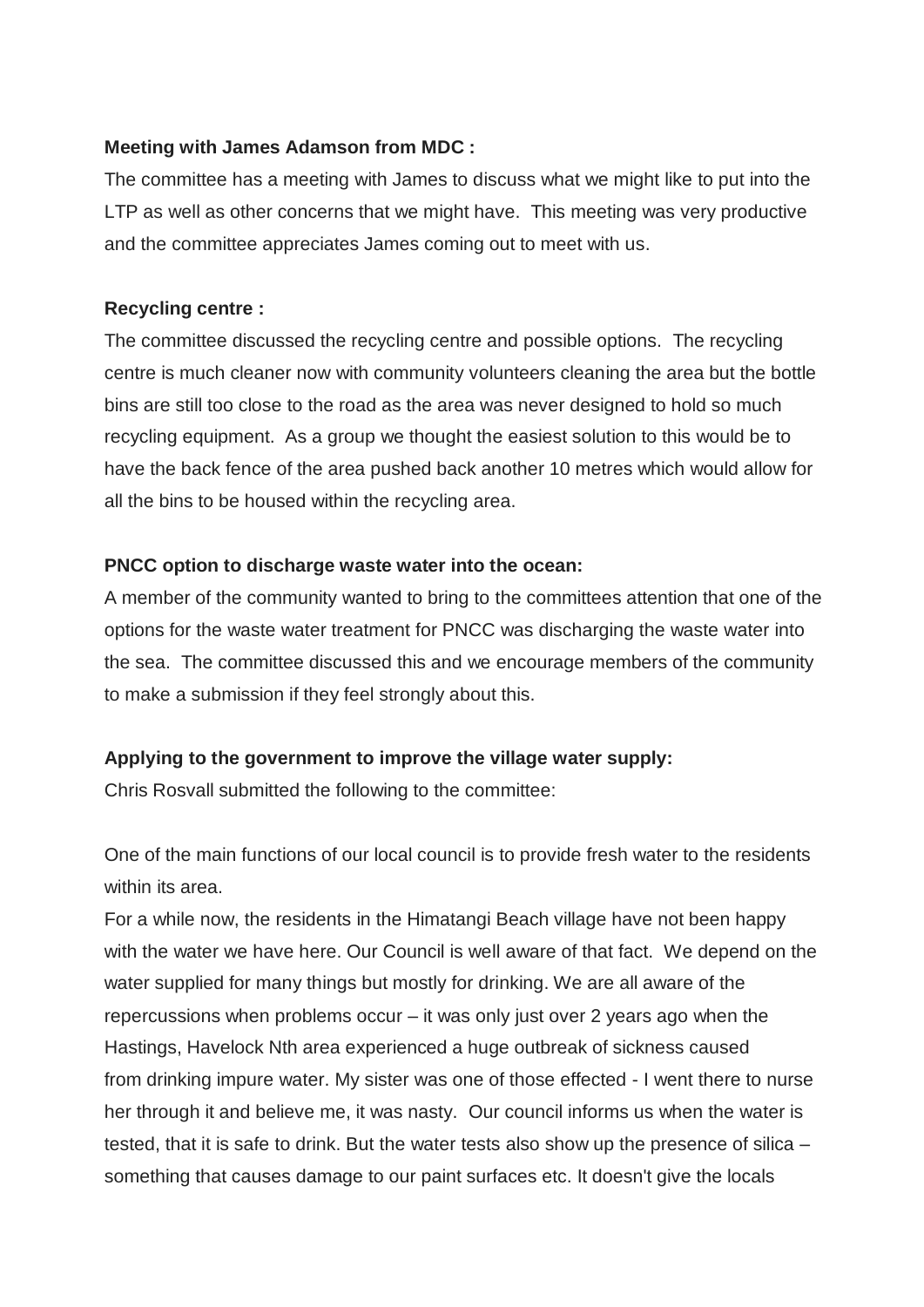much faith that our water is all that safe when we see the damage done to our property. Is it doing damage to the inside of our bodies? Who knows! The Councillors also have advised that it would cost \$2 million to fix the problem, and if we want it sorted, we the residents, would have to foot the bill. This was stated at the HBCC meeting held with Hamish Waugh and several other MDC representatives present on the 16th October 2019. There is no way the locals can afford this and we don't want to go down that path again – we are still counting the cost of joining the sewerage system that we all went into in good faith and then got walked all over – costs skyrocketed way above what was advised before we signed up, and have continued to rise ever since. Then, to cap it all off, our locals were included in the rate changes so had to pay towards the upgrade of the Feilding sewerage system which had problems – something we had previously been advised that we would not be charged as the Feilding residents had not paid towards our system costs. But there is a light on the horizon now -the Labour Government has announced (on 8th July) that they have \$761 million available to local councils towards sorting water problems. Applications need to be in to government by August and the work needs to be completed by July 2021. We need to get an application into our local council and a copy sent to the govt minister in charge ASAP. In the past when Govt made offers like these we (past HBCC members) moved to make the most of them. Results. Sewerage Upgrade Govt paid for half of the sewerage system costs Cell phone coverage We went straight to Govt -Amy Adams was the member we corresponded with – result was that we went to the "front of the queue" and got our new tower so we had cell phone coverage before other areas. This may be our only chance to get pure water again for our village, so lets go for it. If the Committee agree, I can set up a register so we can obtain signatures from our locals to support the application. An email could also go out to home owners on the CC list to get their support. The more support we have for this, the more likelihood that it may come to fruition.

Chris Rosvall 16th July 2020

#### **Zoom Meetings:**

The committee has decided to continue having a physical meeting in the hall every second month with a zoom meeting in between. Any one that wants help with Zoom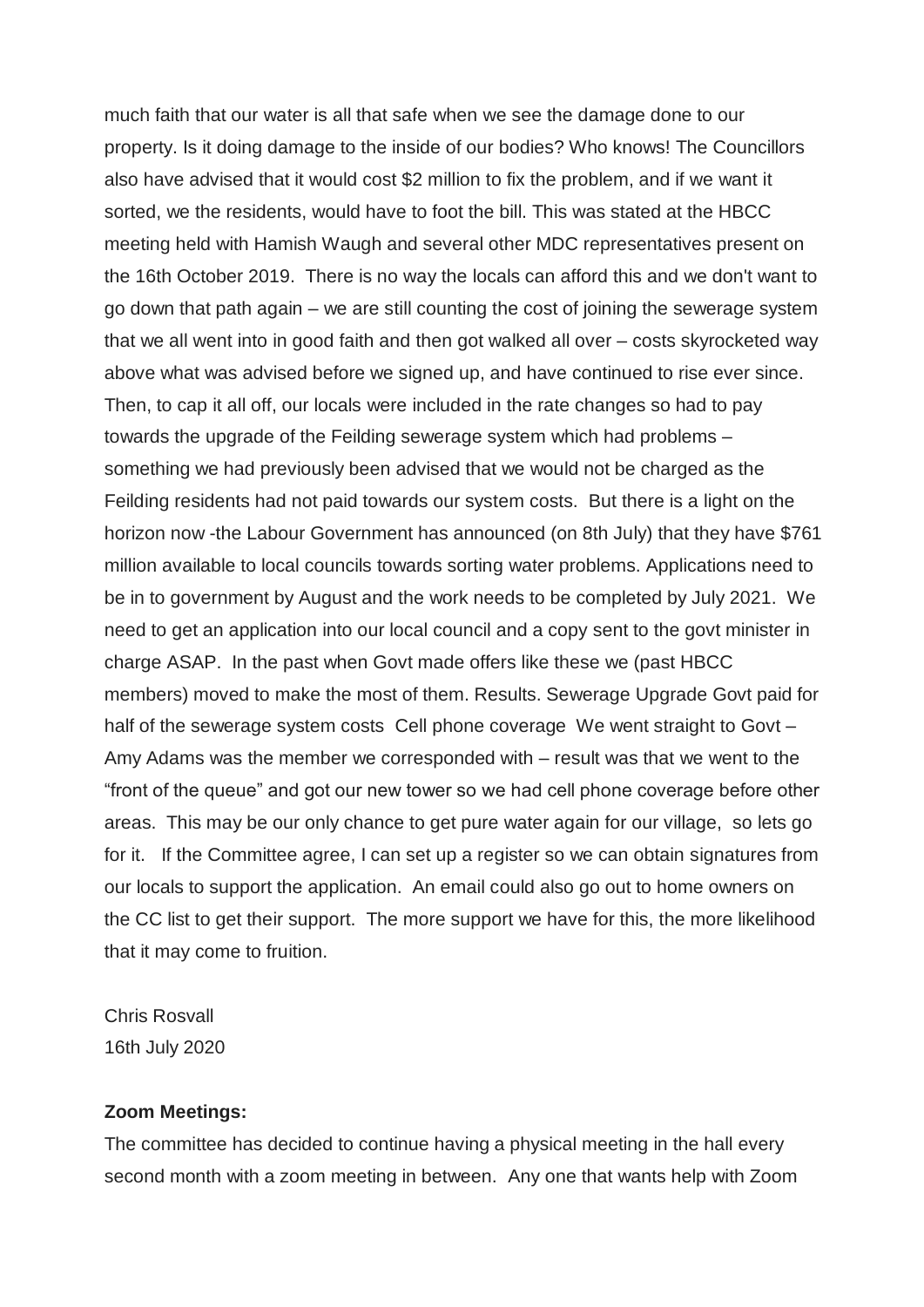can contact Reuben.

#### **Abandoned Car:**

There is a car that has been abandoned outside the Cossy Club. The police are aware that the car was stolen and dumped. The car has been there for some time and no one want to remove it. The committee proposes that the council assist in removing the car.

## **Action Report :**

Doggy Do Bins - Council is still assessing this and these will be implemented as required in due course.

Road Barriers - One of the projects that the committee is working on is the replacement of the white wooden corner barriers along the length of Koputara Rd. The committee is looking to have these replaced by recreational services. The current barriers are in poor repair at the moment and have needed to be repaired/replaced so the committee has asked if Stuart Campbell could approach "roading" to see if the cost to repair /replace the existing barriers could be put towards the upgrade to the bollards and ropes. Higgins have been asked to repair, but due to the confusing messages received, this work has been stopped pending a decision to provide funding for the community project to replace the sight rails with bollards and rope.

50kph temporary sign - There is a 50km/h temporary speed sign at the start of the village which has been a temporary 50kph for some time. Stuart has been asked to find out when this will be made 50kph permanently or be raised back to the previous speed. The posted speed will remain at 50 until the Programme Business Case to review and amend speed limits to our villages throughout the District is completed. A 60km/h some will probably be implemented 2022-23

## **LTP funding application**

Work will start this month on the LTP application.

## **Finances:**

Project fund: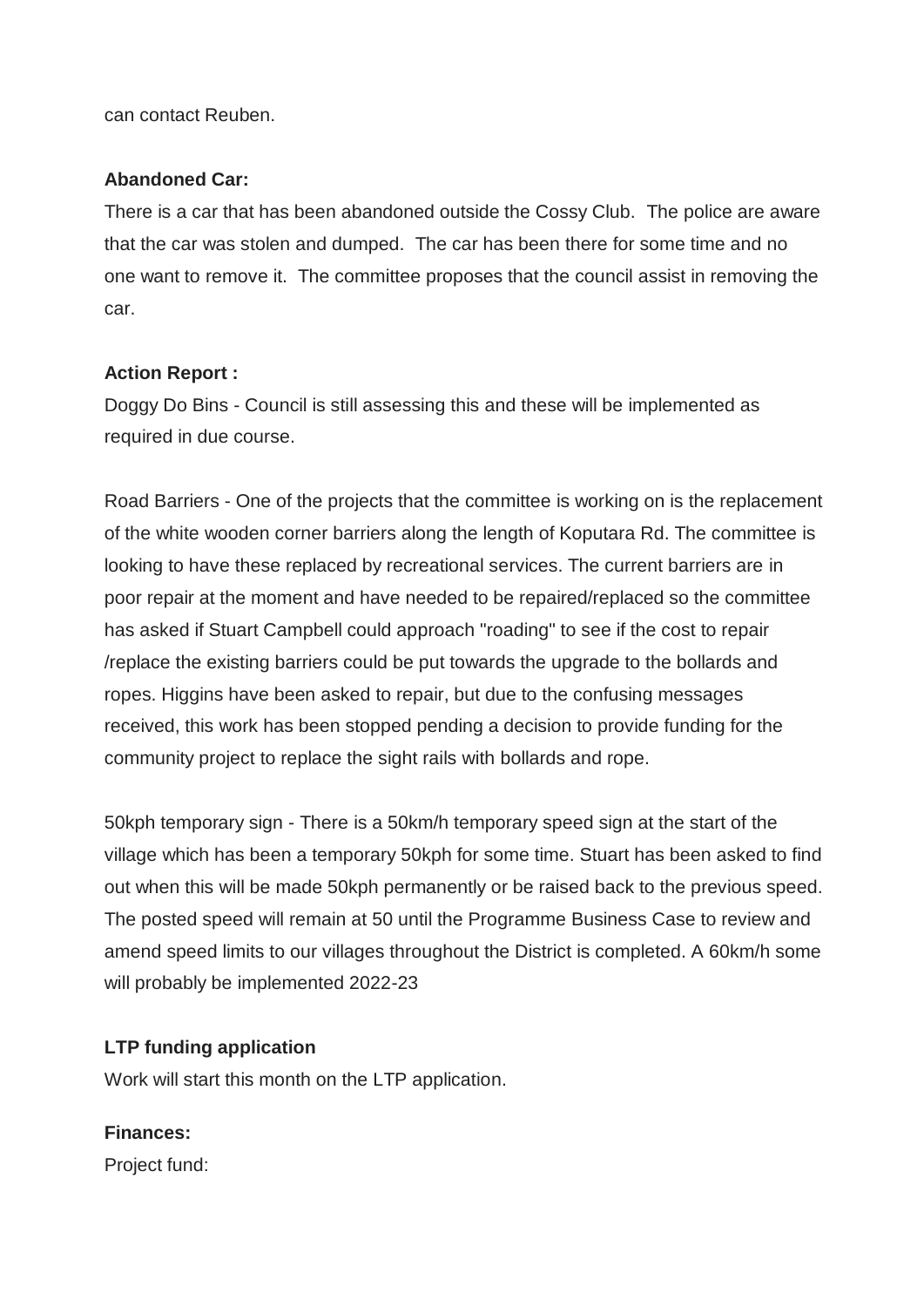6562.58 (tennis court redevelopment/entrance way)

Community Tagged Funding \$3000 has been allocated for the Community patrol \$3635 Stage 3 signage \$3000 Stage 4 signage

\$10000 for tennis court redevelopment.

Moved : Reuben Seconded:Jason

Carried: Yes

#### **Community Plan:**

Review of community Plan Projects ( whats been completed, whats been planned, timeline, issues, actions)

Bollards and hall signage have been approved by the committee to start.

Reuben will get both projects underway.

MDC Community Project funding

Balance: \$ 26197.58

#### **Surf Club Report:**

Mid winter swim on Sunday at 11am.

## **Fire Brigade Report:**

The Fire Brigade is still recruiting if anyone would like to join come down on Monday nights at 7pm.